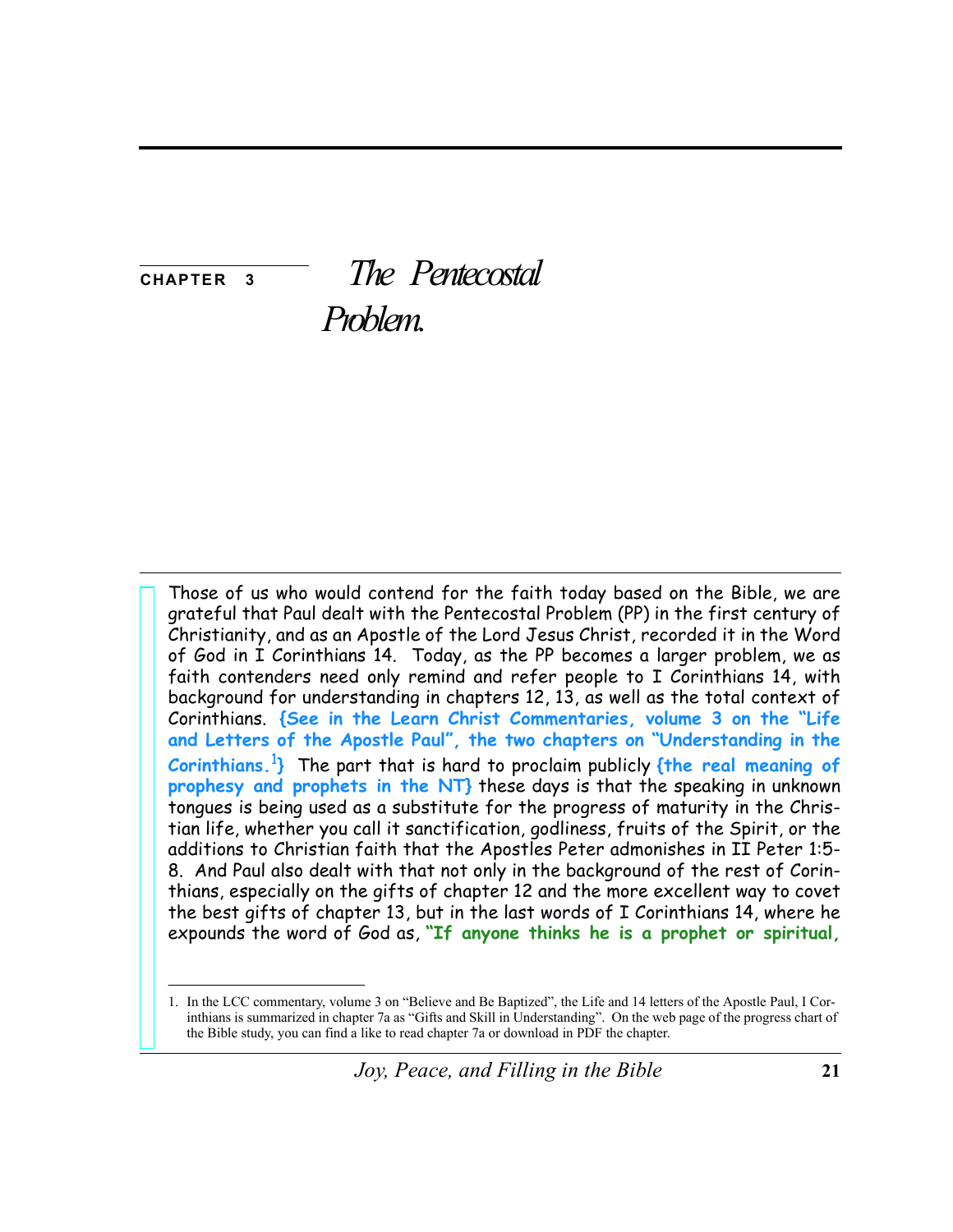let him acknowledge that these things I write are commandments of the Lord" (I Corinthians 14:37). And also he adds, for those who would be in any local church or denomination stubborn about the matter, "But if anyone is ignorant, let him be ignorant." (14:38)

Where we will have difficult today as contenders and protectors of the faith once for all delivered to the saints in the Bible, is in labeling such groups of the PP as superstitious and ignorant, a noted characteristics of certain regions of the United States more than others; but also we can gleam this from how Paul told the people of Mars Hill in Athens, the close neighbor to Corinth<sup>1</sup>, that "they were too superstitious" (Acts 17:22). It is not without significance that those who still practice and spread the PP, will most frequently use the word "Ghost" in Holy Ghost, rather than Holy Spirit<sup>2</sup>.

 $\overline{3-1}$ : You defenders of the faith should not use up all your ammo on the PP as there are also two other major doctrinal problems reaching up their ugly heads today in Contemporary Christianity, that of the "secret rapture" and that of "Messianic Judaism"; and both like the PP dealt with in the NT and in NT times, the secret rapture in II Timothy and Messianic Judaism at the great Jerusalem conference recorded in Acts 15.

1. We as Christians, must ask "why", why when we have so many battles with our own sinful natures, with Satan, and with the world, should we also have to do battle with fellow Christians. Think about it, however, these and many more unsound doctrines and practices are just part of the great departures from Christian faith near the END that the Bible calls the great apostasy or Falling Away (II Thessalonians). Even as Paul in II Thessalonians characterized this time of the Falling Away as a time of the "rising tide of sin and lawlessness", a mystery, and even as Jesus in the great eschatological chapter of Matthew 24 connects this "as sin abounds" with the love of many Christians waxing cold (24:12), so you have two big explanations--the flood of sin and the diminish of

<sup>1.</sup> There were 2 early NT churches in the southern part of Greece, both in the southern Roman province of Achaia, the one at Athens and the one at Corinth.

<sup>2.</sup> Holy Ghost in the King James Version is an unfortunate translation in 1611 of Holy Spirit, a time of Shakespeare and superstitions.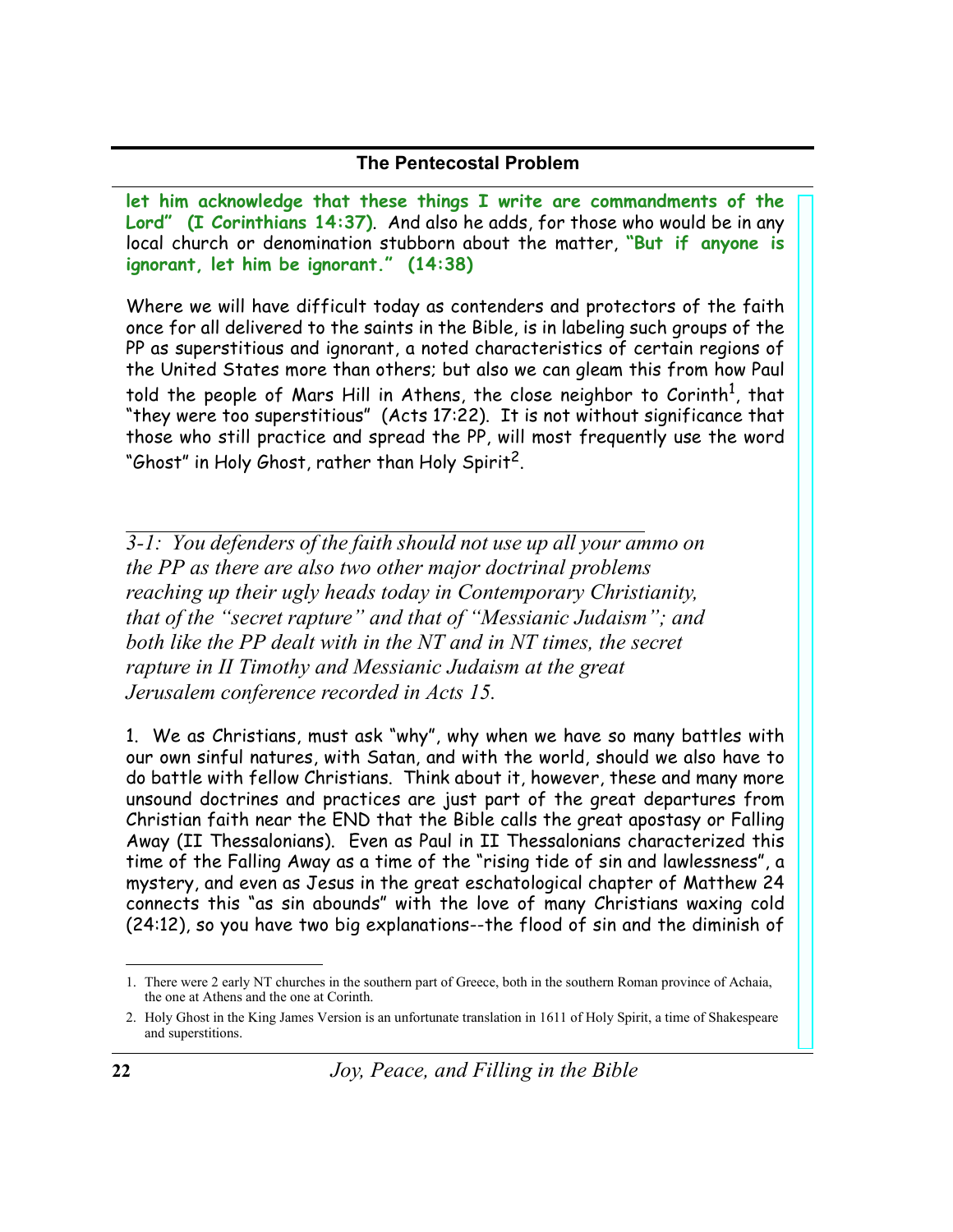love for Christ--that inevitably lead to intolerances toward sound Bible teachings and doctrines (II Timothy 4:4,5). It is not all stubbornness and even ignorance, but is also sin and diminished real love like in I Corinthians 13 where the more excellent way to covet the best gifts is presented and expounded!

2. Generally the same kind of Christians and churches who deny or ignore the present existence in history of the great Falling Away are also those of the PP!

3. It also hurts to say, but this is also based on the Bible on the Falling Away of the last of the last days, and according to Jesus: even as the PP as dealt with in I Corinthians 14 is a matter of a lack of priorities between prophesy and prophets versus unknown tongues, so false prophets and false teachers of false, or at least perverted doctrines, are a very big sign from Jesus<sup>1</sup> and others of the last of the last days. Once again, today in Contemporary Christianity, we don't have to say it as it has already been said for us by Jesus and the Apostles and Prophets in the Bible! Not to knock popularity, fame, and wealth and worldly success {but why not}, it has been stated over and over that when evangelists or preachers are popular and wealthy or very well-to-do, they are so because they have made one or more comprises with the world; and this very popularity itself during this incomparable time of history known in the Bible as the Falling Away, then they are also that sort of II Timothy 4:3,4 that have "itching ears" and itching ears doctrines, also that sort of 3:1-9 that are "lovers of self, lovers of money, boasters, and proud". {Check it out for yourself if you have not done so already!}

4. We defenders of and contenders for the faith once for all delivered in the Bible, must use these contemporary problems in Christian doctrines and practices as an opportunity to PROCLAIM that same faith once for all delivered to the saints and recorded in the Bible. After all, that preaching--same as proclaiming publicly and prophesying, the work of prophets--is our prime job anyway!

"Preach the word! Be ready in season and out of season. Convince, rebuke, exhort, with all longsuffering and teaching. For the time will come...{has come already in the Falling Away}. (II Timothy 4:2-4)

<sup>1. &</sup>quot;Then many false prophet will rise up", from Jesus in Matthew 24--these are rising up today and in spite of selfdenial in the churches and denominations, they are popular and MANY, a sign of the times; and the rest of Matthew 24:11, "they will deceive many". Are you going to be among the many Christians deceived in the present age of the great apostasy called the Falling Away?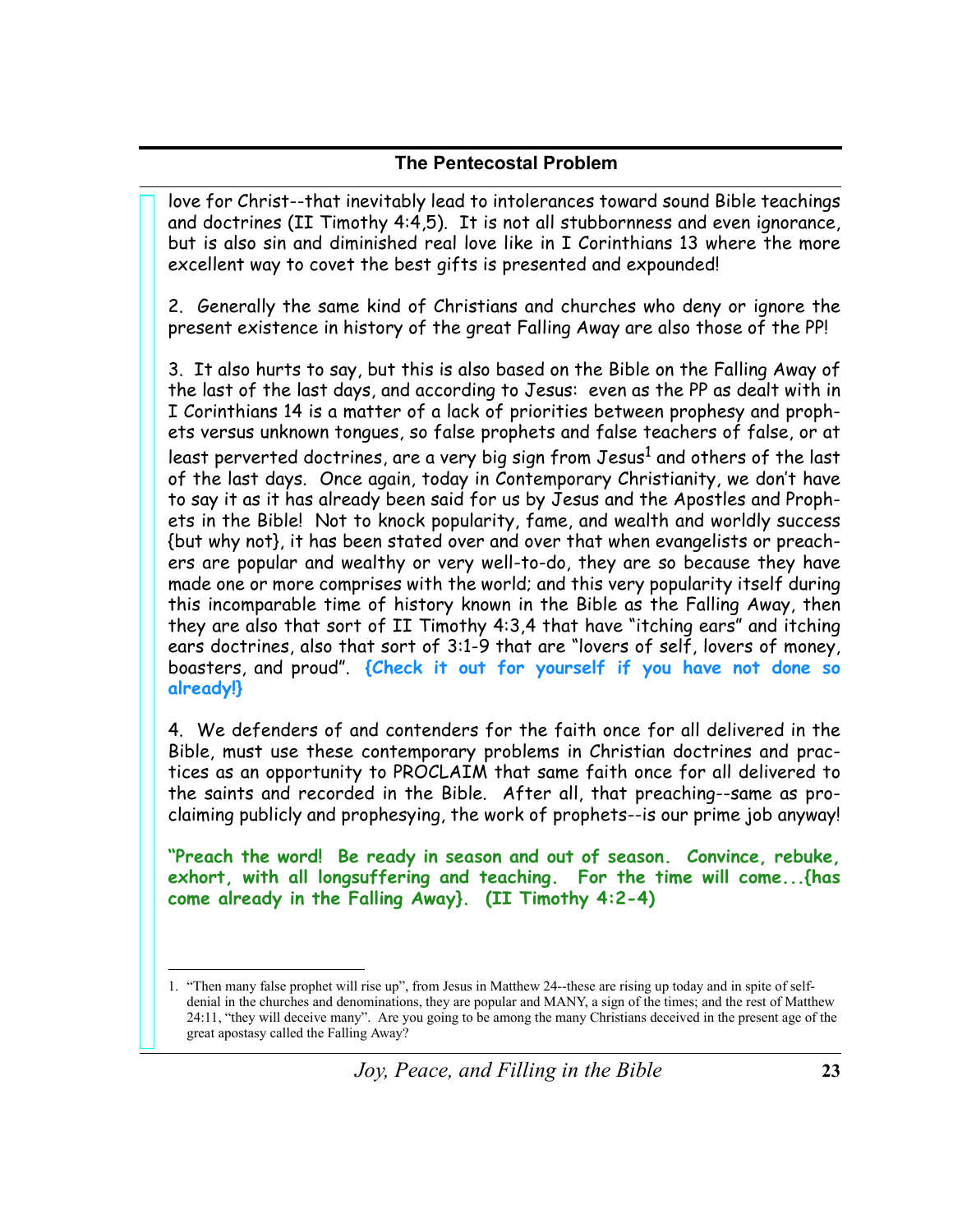NOTE: We may have to dig a little deeper down into the Word, the Bible, than we orderly do, go back over some of the many verses of the Bible often slighted or neglected, like we are now doing in this expanding series on the Epistles of Peter and Paul, but that is our obligation to God, Christ, and faithfulness to the Bible!

# 3-2 Gist of the PP.

Gist: The heart of the Pentecostal Problem is that some pastors and churches strive to duplicate the first day of Pentecost after the Ascension of Christ {FDPAA}, which can not be duplicated as it was a one time historical event like the birth of Christ with signs and wonders, only the was the coming of the Holy Spirit with signs and wonders, to take the place of Jesus on earth and expand His work. There is no need to duplicate it as He, the Holy Spirit, our Helper, will be here until, as in II Thessalonians He is withdrawn from this earth in preparation for the END. The solution is to read and heed I Corinthians 14, with the background additions of chapter 12 on diversity and ranking of gifts, and chapter 13 on Christian love.

We can only tread lightly around the Pentecostal Problem so long, as we did in the first of this series, "Joy in the NT" and second "Filling in the book of Acts", before we have to take head on the pentecostal problem as Paul also had to do about "known" and "unknown" tongues {languages} in I Corinthians 14.

1. Why did Paul and the Holy Spirit through Paul chose the church at Corinth of Achaia only to deal with the matter of speaking in unknown tongues? You can search the 14 epistles of Paul to the churches, and no where except in the cluster of I Corinthians 12-14 will you find anything, outside the book of Acts, that informs us about the first century problems with tongues. Why in the world is it, that any time there is a weird doctrinal emphasis out of churches or in some cases denominations, it has something to do with teachings seldom mentioned in the Scriptures? One case in point, is these teachings on Messianic Judaism, that Pastor James dealt with terminally, we had hoped, "troubling the souls of Gentile believers" (Acts 1524) to go back to the law of Moses; another is this incessant gospel of prosperity, coming like charismatic movements in all denominations, now heard with direct statements and undertones by those preachers and pastors who would cater to popularity {it is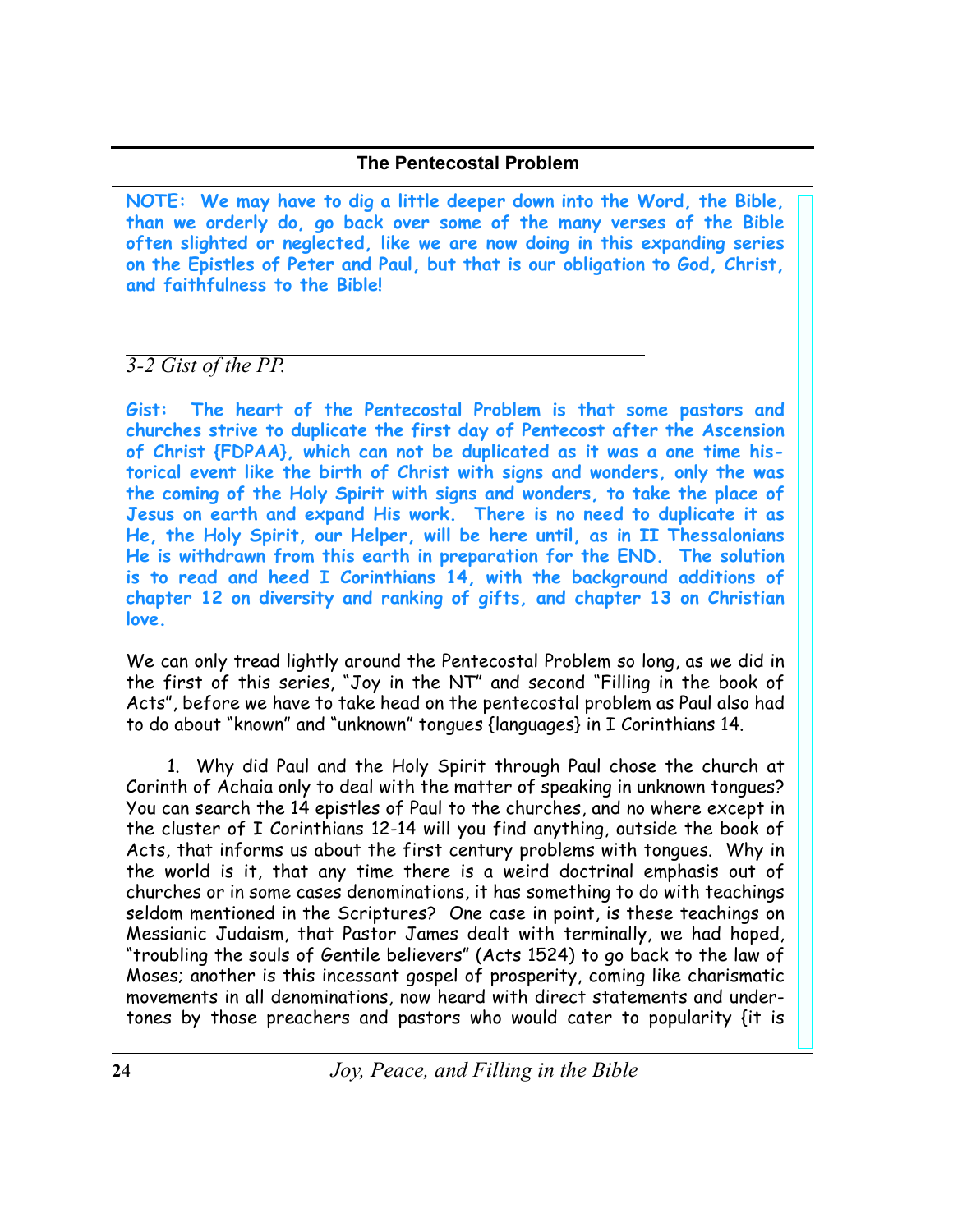strange in the very book where Judah after Israel previously had lost peace, joy, and security, even freedom, these advocates of a substitute gospel for the gospel once for all delivered to the saints quote as teaching their brand of prosperity<sup>1</sup>}; and the most detrimental today are both the misuses of houses of God as a business {See "Den of Thieves" from Jesus in Matthew 21:13 and from Jeremiah 7, and in the SunGrist\_Bible book on the same subject}, and the second is lead by the Bible Baptist Fundamentalists {BBFer} who repeat another doctrinal problem dealt with by Paul in II Timothy, where some of "that sort" were teaching a false rapture.

2. Even though we must speculate the answer to why Paul chose Corinth to correct the unknown tongues problem {The Pentecostal Problem} in terms of the most probable answer, it could be either that only the church at Corinth had that problem, or that the churches of the larger region of Achaia--Corinth and Athens among them of Achaia--or that the Pentecostal Problem was far more prevalent in Achaia than in any other regions of early Christianity.

Greece then as part of the Roman Empire was divided into the **NOTE:** northern half of Macedonia and the southern half of Achaia, with both the cities of Athens and Corinth and no far apart. Even today, to a certain extent those two major divisions of Greece remain, but no where in the Bible is the Pentecostal Problem {PP} mentioned as a problem in Macedonia {recall that Paul wrote the book of Philippians to Philippi of Macedonia}, nor is the PP mentioned in any other books of the Bible. So before we speculate on the most probable cause of the PP, just to keep our feed solid in Scriptures, let us take a quick look at Philippians as typical of all other epistles of Paul, on words often related to the Pentecostal Problem--joy, peace, "filling",

 $1.$ However here in Jeremiah 33:9 as other places where you find prosperity in the Bible, it applies to an abundance of necessities for life and living, not wealth. "And it shall be to me a name of joy, a praise and an honour before all the nations of the earth, which shall hear all the good that I do unto them: and they shall fear and tremble for all the goodness and for all the prosperity that I procure unto it." Stay in context, this is a promise to Israel for national prosperity in the sense of food, clothing, and peace, after 70 years of Captivity; and in fact any place in the Bible you find prosper or prosperity, for the most part, it refers to: (1) national gross product so that all citizens have enough to live on, and in peace; and (2) like in the whole Christian philosophy of life and living of the NT, God works with us on a as needed basis not on a as desired basis. Some like to quote Jeremiah 29:11 in the NIV, where prosperity is added, not in the KJV or the NJKV, but the meaning is still the same the nation will do well and have peace after 17 years of Captivity.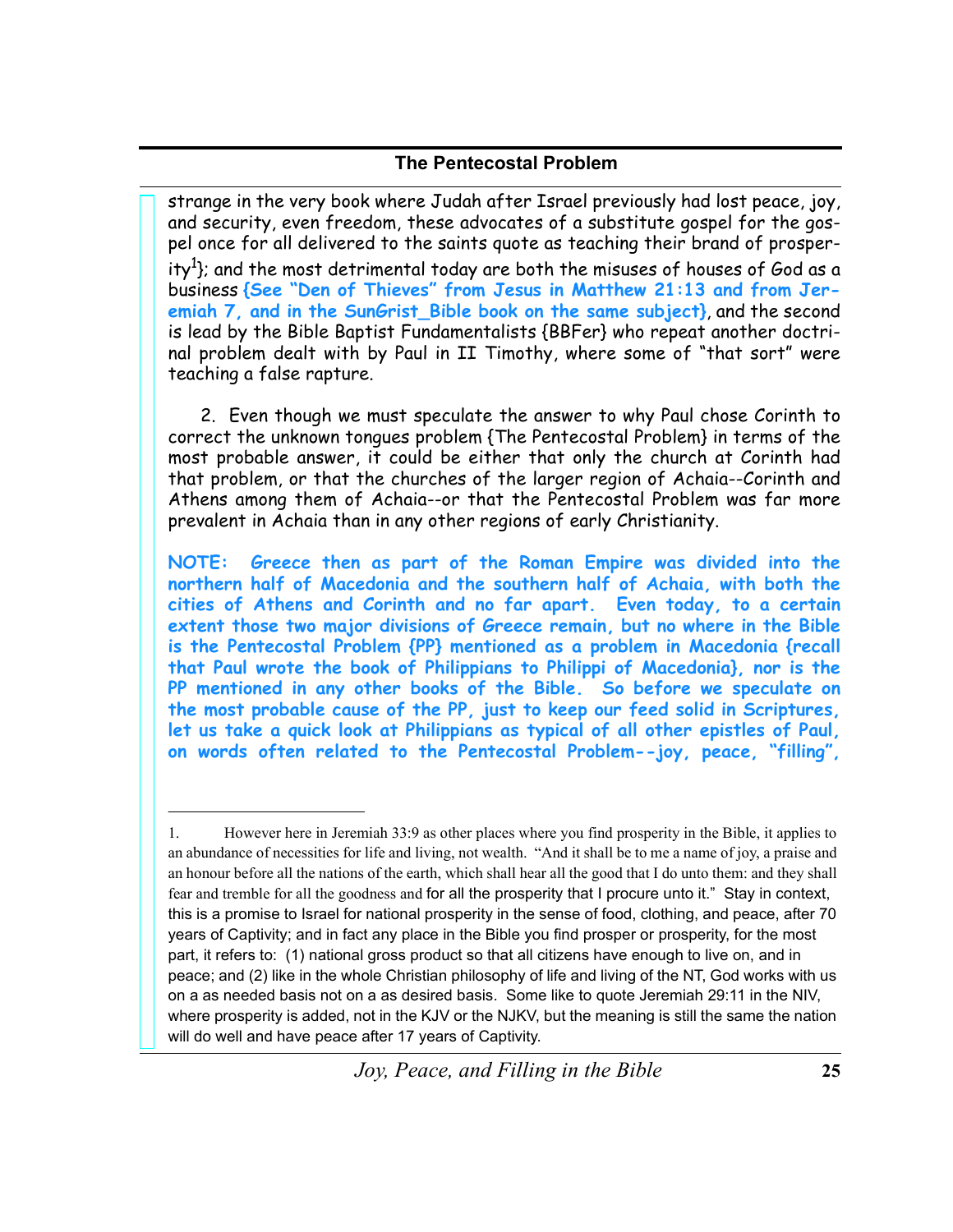Holy Spirit, and "tongues", known and unknown, holy and holiness, and sanctification

 $\overline{3-3}$ : Words must often referenced by the Pentecostal Problem as used in a typical NT epistle of Paul, that of Philippians. {For a more thorough look at "joy" in the NT, see the first in this series, "Jov in the New Testament"?.

# Joy in Philippians.

6 times the word "joy" is found in the book of Philippians: (1) Philippians 1:4. "making request with joy", where Paul after addressing the saints, bishops, and deacons at Philippi, tell them how often he thinks of them with fond memories and then in his prayers has joy as he makes requests or petitions to God for the benefit of those believers at Philippi; (2) "joy of faith" in 1:25, where Paul is in a strait as to where he should desire to depart this life on earth, and be with Christ, which is much better, or to stay and help the church at Philippi with their "furtherance and joy in the faith"; (3) "my joy", Paul's joy in 2:22, where Paul requests that the church be like-minded, and of one accord, that they might fill up or make full his joy; (4) & (5) Philippians 2:17,18, "I joy" and "you joy" respectively, where for several reasons mentioned in the verses before, Paul rejoices with the church members and they in turn rejoice with him {those reasons, for our own joy, will be listed below in section 3; (6) "my joy and crown", Paul's joy and crown in 4:1, where the "bret hen" are dearly beloved, longed for, and the joy and crown of Paul.

 $\overline{3-4}$ : Joy starts in Philippians chapter two, before coming to usage #5 and #6 of the word "joy" in 2:17,18 {this is sort of a conclusion or sub-conclusion in Paul's joy and their joy in verses 17 and 18 of what was before'; and what it starts with is THE MIND OF CHRIST, which should be in all Christians like it was in Christ

NOTE: We are laboring some of these Bible words like joy, peace, filling, and the Holy Spirit, because it is considered that what many believers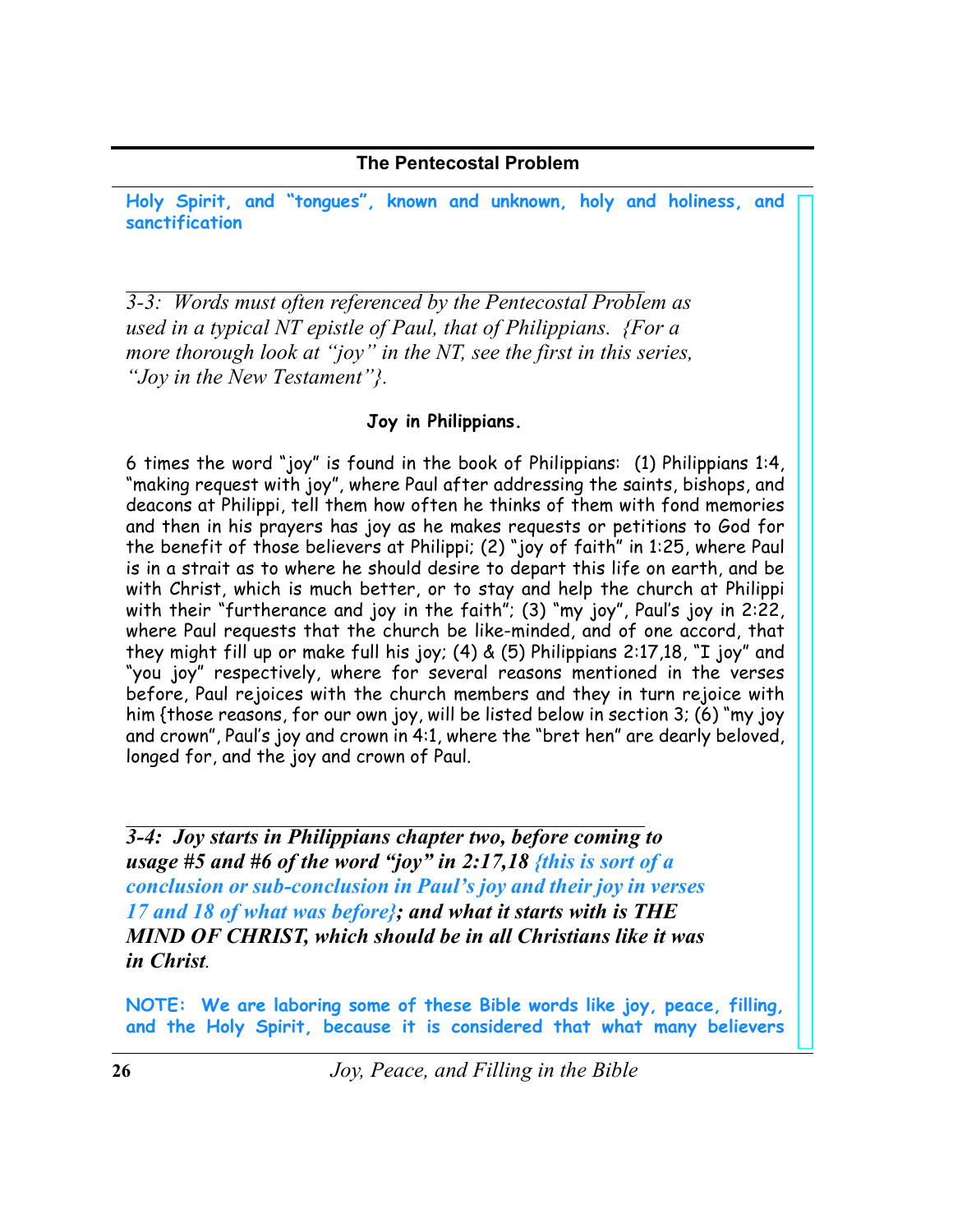after in the filling of the Holy Spirit with speaking in unknown tongues, is inward joy and peace. Also as previously seen on filling, filling is used in the Bible for more times on other inward fillings and feelings of believers than of the Holy Spirit, per se in those words! Perhaps many times, what we really want is to take on internally the mind of the Lord Jesus Christ. In either case, in public worship, our minds should be more on the Mind of Jesus, and like mindedness with Him, who as far as we can tell in Scriptures never spoke in an unknown tongue.

1. (Philippians 2:1) We know that there is consolation in Christ, comfort of love, fellow hip of the Holy Spirit, affection and mercy in the body of Christ; and Paul only uses the word "if" for effect, and just in case some church members have not come to that fulfillment of joy with Paul.

2. (Philippians 2:2). Okay church member and Christian, you have passed from the "if" into the assurance, then take that comfort and assurance, and BE LIKE-MINDED with it. {Paul as he often does piles up other words to say the same thing: to be like-minded is to (1) have the same love, (2) be of one accord, and  $(3)$  be of one mind.}

3. THE BIG ONE: " Let this mind be in you which was also in Christ Jesus..." (Philippians 2:5)

"Christ Jesus, WHO..." It did not hurt to remind them, as most of them knew, WHO IS JESUS CHRIST?

(1) Who? He who was in the form of God from before the beginning of Creation; (2) Who? He who did not count lightly to be One with God, and be the mediating cause in Creation and salvation; (3) Who? He who came to earth in human form. in the likeness of man and a bondservant; (4) Who? He who becomes obedient to the will and way of God on earth to the full extent of death on the cross for the sins of the world; (5) Who? Because of all this, He who God exalted with a name above all other names; (6) Who? He who at whose name every knee should bow in heaven and earth; (7) Who? He at whose every tongue should confess that Jesus in Lord to the glory of God the Father.

NOTE: If you want to find a good use of your tongue in public worship, let it be in order to confess that Jesus Christ is Lord<sup>1</sup>, and that will within

<sup>1. &</sup>quot;The testimony of Jesus is the spirit of prohecy". (Revelation 19:10)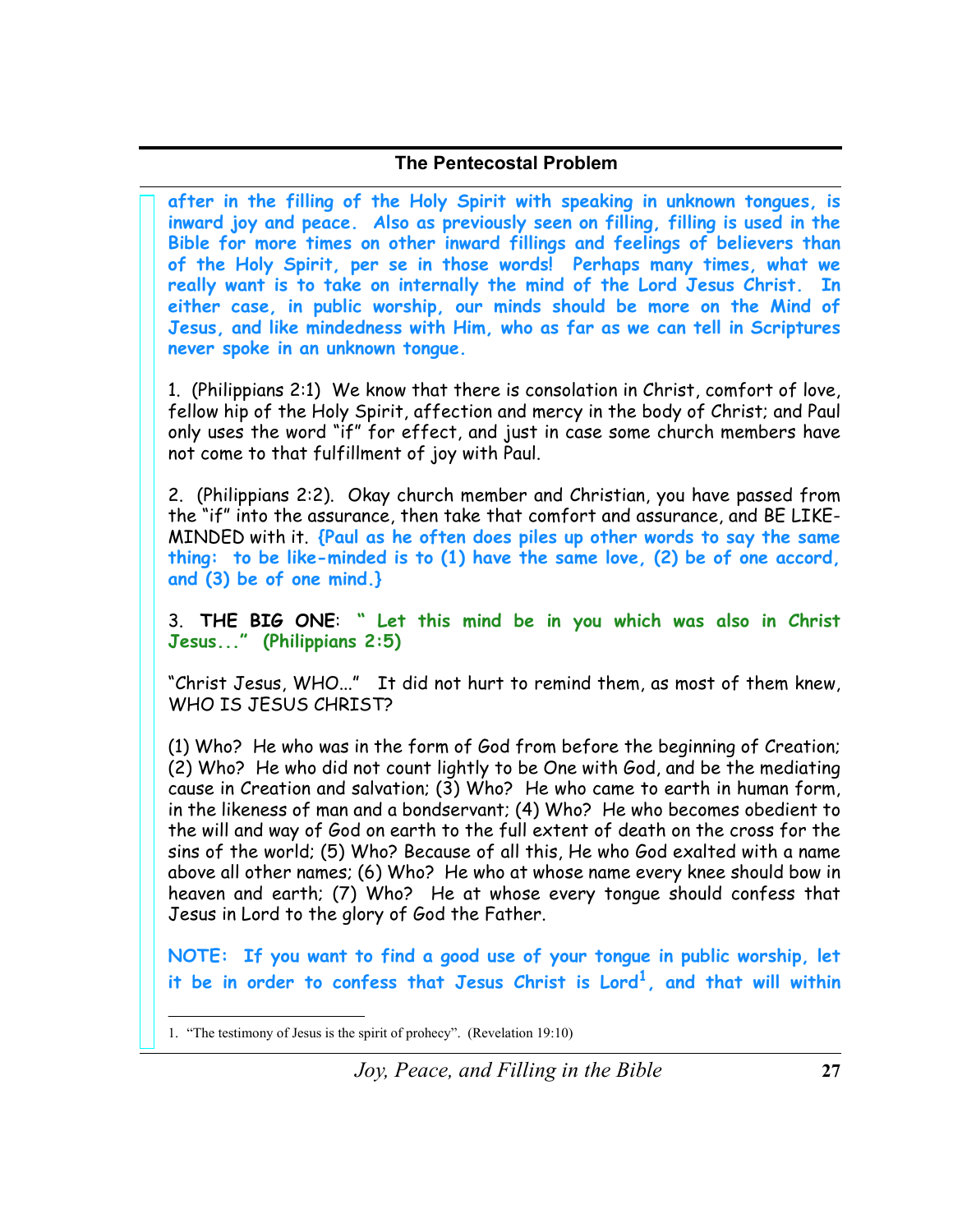itself, and mainly itself, be glory for God the Father. No where in the Bible does it tell us publicly and in worship to glorify the Father with an unknown tongue, just the opposite in I Corinthians 14, even though as standard practice in the PP is the repetitive use of the word "glory". Within itself not conducive to matters "done decently and in order" in pub**lic worship, the bottom line of I Corinthians 14:40.** 

 $\overline{3-5}$ : However it was not the church at Philippi in Macedonia which had the Pentecostal Problem, it was the church at Corinth in Achaia; and Paul dealt with that directly in I Corinthians 14, with *a preface in I Corinthians* 12 *of respect for other and higher k k n ni g ifts*, *then going in the famous love chapter of <i>I* Corinthians on to the "more excellent" way than to "covet" *earnestly the best gifts*".

Lest the reader become impatient, let us set forth in order the bottom lines of I Corinthians 12 and 14 on God's ordained solutions for the Pentecostal Problem.

1. First of all, let it be stated again as emphases from the previous in the Bible study sessions, "Filled in the book of Acts", that the crux of those who would repeat the Pentecostal Problem today, much like in Corinth and corrected in I Corinthians 14, is that many strive to duplicate the historical day of the first day of Pentecost, FDPAA, after the ascension of Jesus; and being a one time only first coming of the Holy Spirit in power and glory can not be duplicated.

2. The one who speaks in an unknown tongue in public worship "edifies himself" (I Corinthians 14:4; but he who preaches, teaches, and gives testimony in a known tongue that the congregation knows as a language, prophesies to the whole assembly.

3. I Corinthians 14, most of the time, distinguishes between unknown tongues, those not spoken in any language known on earth, and known tongues, languages of the earth; and so should we in our Bible understanding and preaching and teaching. If we do not, the false impression is created that somewhere on the face of the earth--it just has not been found yet, and that is hard to believe-that unknown tongue is a language. {A good working definition for public wor-